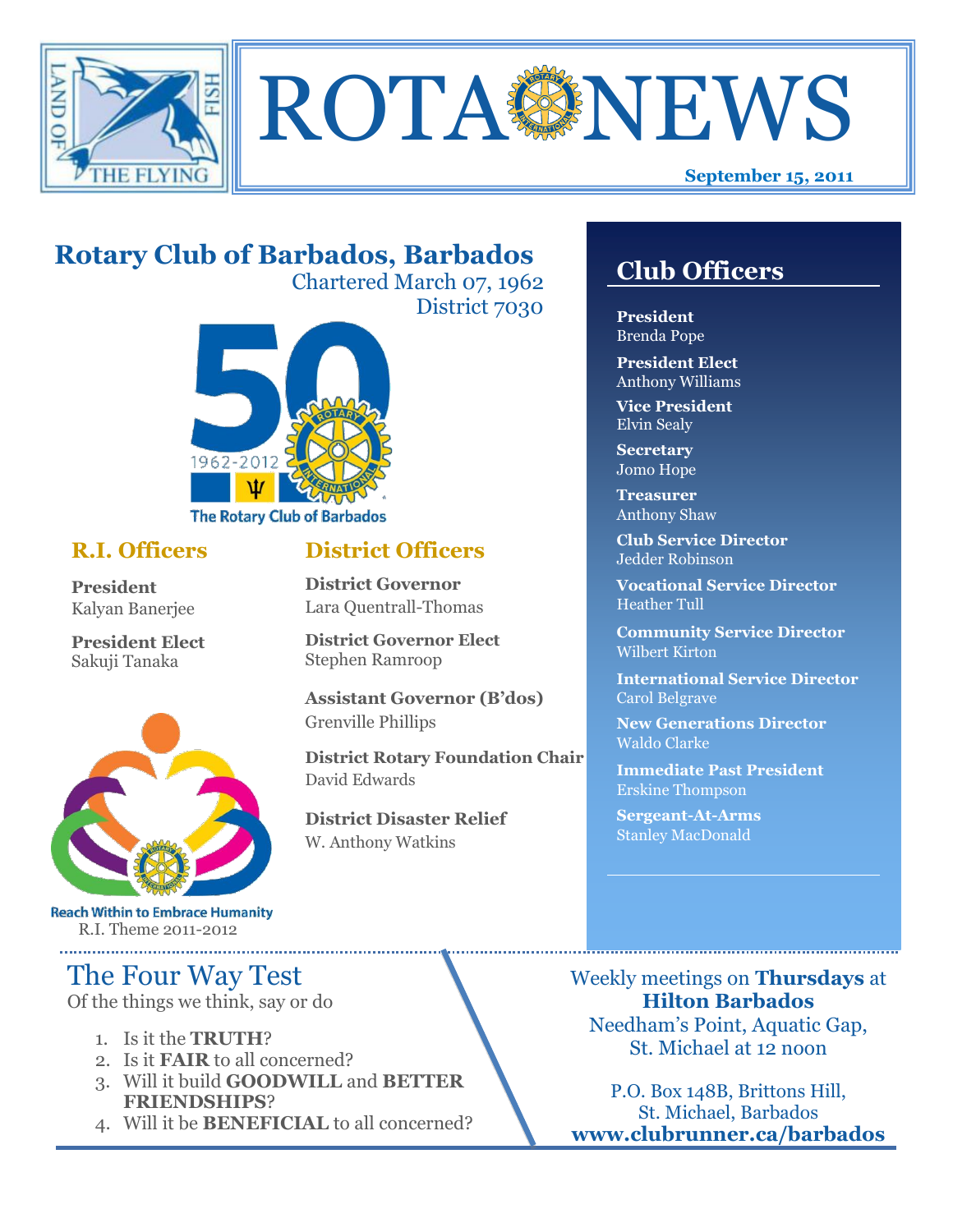# **CALLING ALL ROTARIANS!**



Rotarians are reminded that International Costal Clean-Up Day 2011 is on Saturday, September 17th and to mark this day all are invited to participate in the coastal clean-up hosted by the Environmental Protection Department EPD.

The Environmental Protection Department will be hosting a buffet breakfast at Farley Hill following the clean-up. Rotarians who wish to do so are invited to wear their Rotary shirts so that our team is identifiable.

The EPD is celebrating their 40th Anniversary and will be awarding various prizes for participation.

Rotarians interested in participating can contact:

Rotarian Donna King-Braithwaite at 230-0800

# **Congratulations**



Special congratulations to the ambassadorial scholarship recipient *Kwame Burgher.*



## **UWI Rotaract Club**

## **Presentation – "In the Spotlight"**

We look forward to welcoming to today's meeting UWI Rotaract Club Secretary, Leyann Browne who will be doing a presentation entitled Rotaract Club – "In the Spotlight".

The Rotaract Club will have Tee Shirts on sale and all Rotarians are encouraged to support this effort.

# **Recruitment Drive Clubs & Societies Fair**



Rotaract Club Cave Hill U.W.I. participated in the annual Clubs and Societies Fair hosted by the U.W.I. guild of students on Tuesday 6th September, 2011. The fair provided

new and continuing students with the opportunity to learn about the different Clubs and Societies on campus. The club headed by the club service committee successfully recruited 80 prospective members.

Through the use of memorabilia and a warm rotaract spirit, members worked hard to ensure their presence was felt and as a result the event was successful.

# **Meeting Details**

At our Fellowship Meeting held on Thursday, September 8th, 2011.

Sgt-at-Arms: Joel McCarthy

- Fines \$179.00
- Raffles \$85.00
- Attendance 64%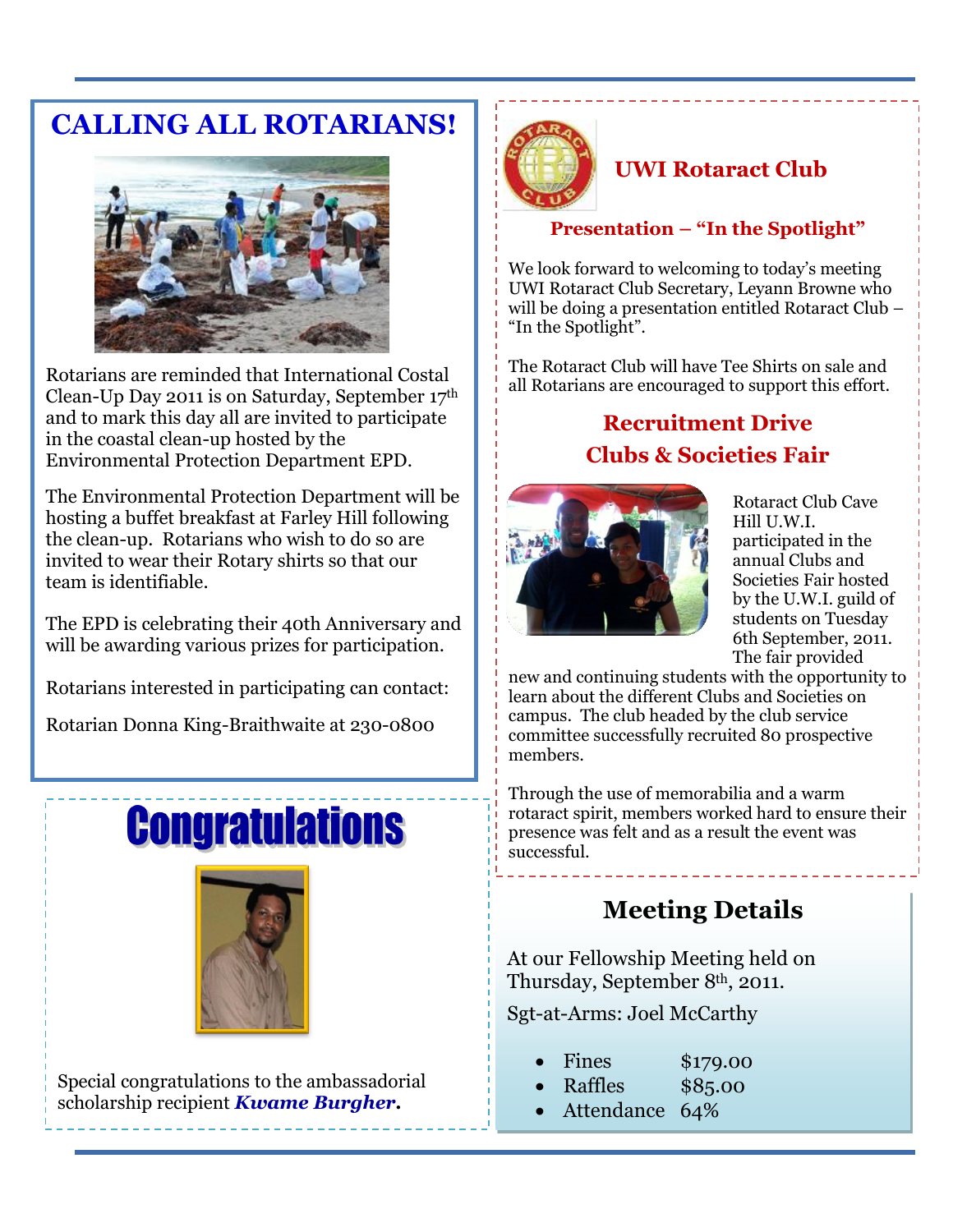## **RI President Kalyan Banerjee**

## **Monthly Message – September 2011**



My dear brothers and sisters in Rotary,

We have a color for the 2011-12 Rotary year, and that color is green. Why green? Because green is the color of spring, of new life, of bright leaves bursting forth from spreading branches. And there is no doubt that it

is time to "green" Rotary  $-$  to lift our deepening pallor of gray and replace it with brighter shades of green.

Overall, in Rotary, only 11 percent of our members are under the age of 40, while 68 percent are over 50 and 39 percent are over 60. It's not too hard to see where this will lead us in 10, 20, and 30 years down the line, if we don't do something about it now. It is not enough to simply bring in new members. We need to bring in younger members, who will breathe new life and new vigor into our organization.

How can we be more attractive to younger members, who are so different in so many ways from the young professionals of a generation or two ago? We have to come to them where they are – and for most young people, where they are is on the Internet, on Facebook, on Twitter and email, and on their smartphones. A club that doesn't have a presence on the Internet simply doesn't exist as far as they are concerned. A club's website is its public face – and it has to be a good one.

More than anything, I believe we need to bring back the idea of the family of Rotary. We need to look at all of Rotary as one family: Rotarians, their families, and also Rotaractors, Interactors, Youth Exchange students and alumni, Foundation alumni, and so on. And we need to consider retention as an idea that applies not just to Rotarians, but to the entire family of Rotary.

Too often, we look outward to find new members, and we do not see our own young generation, waiting to be called upon. We must look to them to find the capable and enthusiastic new members who will be the club presidents, the district governors, and the RI senior leaders of tomorrow.

We owe it to our Rotary family – past, present, and future – to make sure that our generation of Rotarians is not the last. We must, in a very real sense, reach within – to embrace our Rotary family, so that we can better embrace all of humanity.

Kalyan Banerjee **President, Rotary International** 

### **Top Five Reasons to Support the Rotary Foundation**

By contributing to the Foundation, you advance world understanding, goodwill, and peace through the improvement of health, the support of education, and the alleviation of poverty.



Here are a few ways your contributions are making change possible:

#### **5. Fighting hunger**

Projects such as these help address the areas of focus of maternal and child health as well as economic and community development.

#### **4. Reducing child mortality**

With a Rotary Foundation Matching Grant, the clubs have built 14 toilets, helping to prevent diarrhea and other diseases related to poor sanitation.

#### **3. Promoting peace and conflict resolution**

[Rotary Peace Fellows a](http://www.rotary.org/en/StudentsAndYouth/EducationalPrograms/RotaryCentersForInternationalStudies/Pages/ridefault.aspx)re leaders in promoting national and international cooperation, peace, and conflict resolution.

#### **2. Basic education and literacy**

Education helps rebuild lives, whether it's in small rural towns or in war-torn countries.

#### **1. Eradicating polio**

Rotary launched its [PolioPlus program i](http://www.rotary.org/en/ServiceAndFellowship/Polio/Pages/ridefault.aspx)n 1985. Since then, eradicating polio has been the organization's top priority.

## **Polio Facts & Figures**

#### **Area Number of cases in 2011**

| Afghanistan           | 12  |
|-----------------------|-----|
| India                 | 1   |
| Nigeria               | 23  |
| Pakistan              | 69  |
| Non-endemic countries | 220 |
| Total worldwide       | 325 |

*(Data as of 17 August/World Health Organization)*

Remember—Polio is only a plane ride away.

On 31st August 4 children were diagnosed with the wild Polio virus (type 1) in Xinjiang Uygur, China. This is the first outbreak in the People's Republic of China since 1994.

**ENDPOLIONOW**